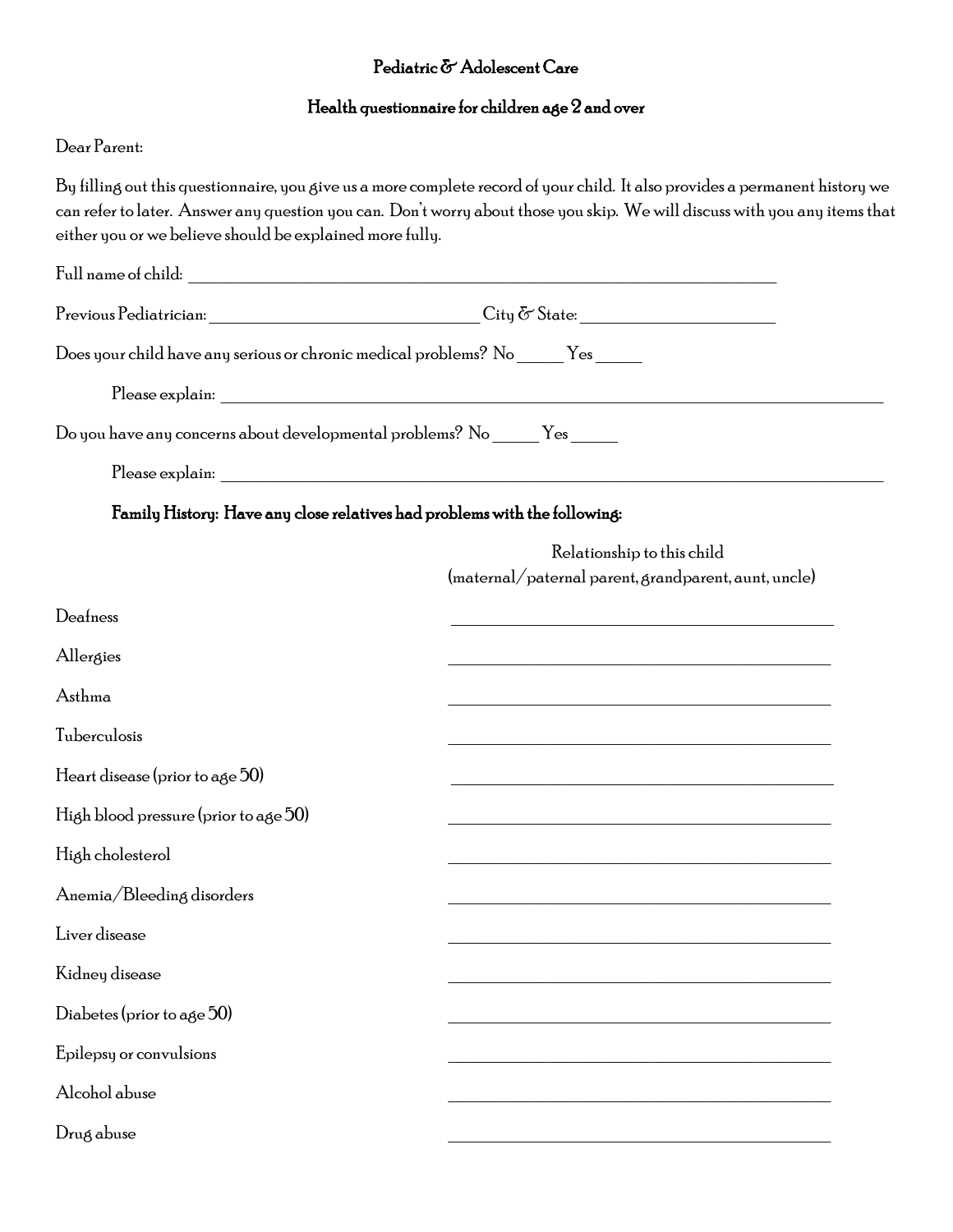| Mental illness                                                                                       |
|------------------------------------------------------------------------------------------------------|
| Mental retardation                                                                                   |
| Immune problems, immune deficiency                                                                   |
| (childhood cancer, HIV, AIDS, etc.)                                                                  |
| Additional pertinent conditions                                                                      |
| Child's Past Medical History:                                                                        |
|                                                                                                      |
|                                                                                                      |
|                                                                                                      |
|                                                                                                      |
| Convulsions or other neurologic problems No _____Yes ________ explain: _____________________________ |
| Severe/recurrent headaches No _____Yes ______                                                        |
| Use of alcohol or drugs No ______ Yes ______                                                         |
| Problems with vision/eyes No _____Yes ________ explain: _________________________                    |
| Anemia or bleeding problem No _____Yes _____                                                         |
| Frequent ear infections No ______Yes ______                                                          |
| Problems with ears or hearing No ______Yes ______                                                    |
| Lung problems No _____Yes _____                                                                      |
| Heart problems or heart murmur No ______Yes ______                                                   |
| Frequent abdominal pain/constipation No _____Yes ______                                              |

- Urinary tract infections No \_\_\_\_\_\_ Yes \_\_\_\_\_\_
- If female, have menstrual periods started? No \_\_\_\_\_ Yes \_\_\_\_\_ age of onset? \_\_\_\_\_\_\_\_\_\_\_\_\_
- If female, any problems with periods  $\rm\ No$  \_\_\_\_\_\_  $\rm Yes$  \_\_\_\_\_\_
- Bone/joint problems No \_\_\_\_\_ Yes \_\_\_\_\_
- Chronic or recurrent skin problems (acne, eczema, etc.) No \_\_\_\_\_ Yes \_\_\_\_\_
- Thyroid or other endocrine problems No \_\_\_\_\_ Yes \_\_\_\_\_
- Diabetes No \_\_\_\_\_ Yes \_\_\_\_\_
- Chickenpox No \_\_\_\_\_ Yes \_\_\_\_\_ if yes, when? \_\_\_\_\_\_\_\_\_\_\_\_\_\_\_\_\_\_\_\_\_\_